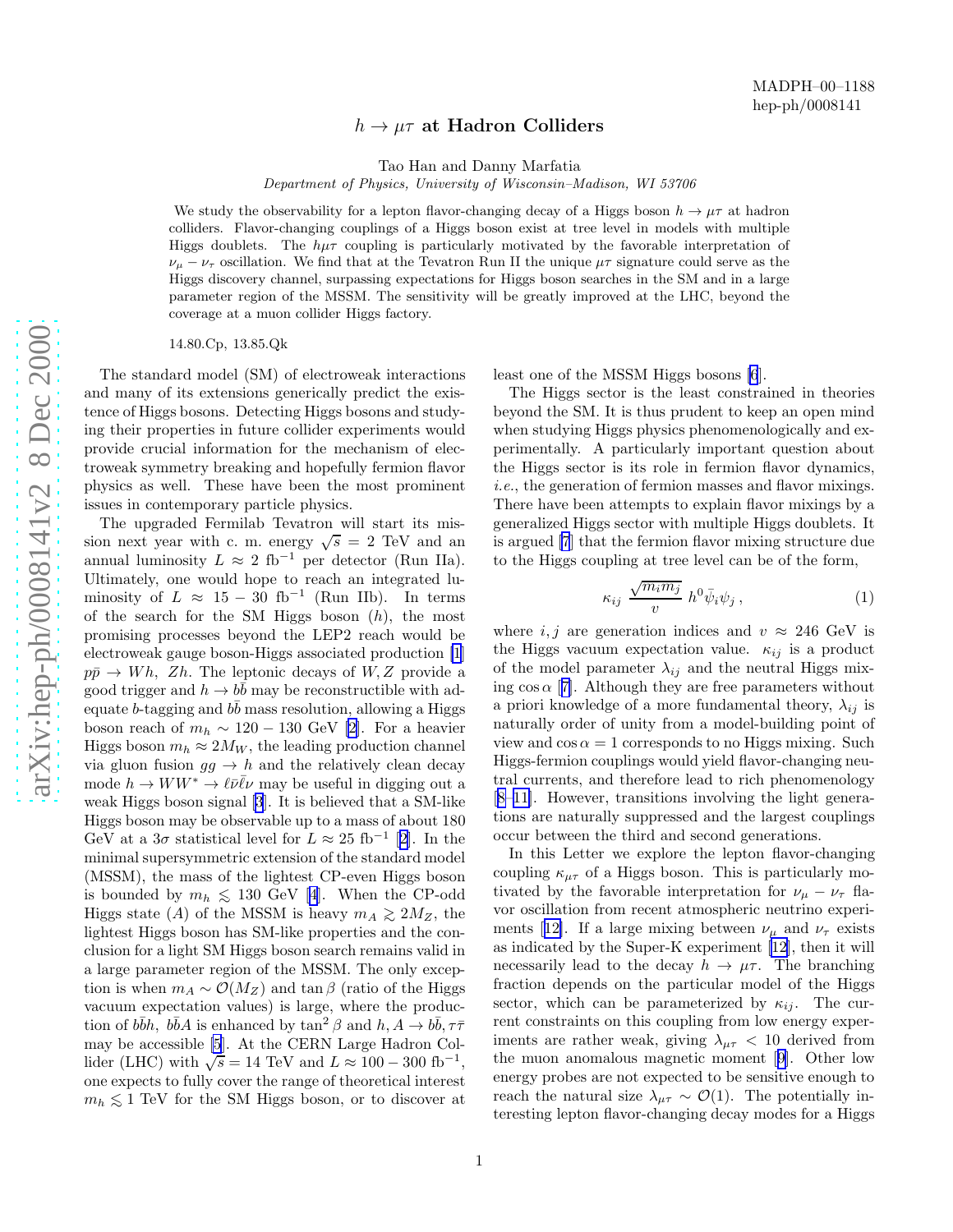<span id="page-1-0"></span>

FIG. 1. The Higgs boson decay branching fraction versus  $m_h$ . The coupling parameters  $\kappa_{ij}$  are taken to be one.

boson were recently discussed[[10\]](#page-3-0), and their search at a muon collider [\[13\]](#page-3-0) was studied [\[11\]](#page-3-0). In this work, we propose to look for the signal at the upgraded Tevatron and the LHC. The leading production mechanism for a neutral Higgs boson through gluon fusion is

$$
pp(\bar{p}) \to ggX \to hX \to \mu\tau X. \tag{2}
$$

We find that due to the unique flavor-changing signature and the distinctive kinematics of the signal final state, the Tevatron Run II will have significant sensitivity to such a coupling, making this signal a possible Higgs discovery channel for  $m_h \approx 100 - 140$  GeV if  $\kappa_{u\tau} \sim \mathcal{O}(1)$ . At the LHC, the sensitivity is substantially improved leading to a probe for the coupling to a level of  $\kappa_{\mu\tau} \sim 0.15$  and extending the mass coverage to 160 GeV.

## $h$  production and decay at hadron colliders  $% \mathcal{N}$

The dominant decay mode for a SM-like Higgs boson is  $h \to b\bar{b}$  for  $m_h < 130 \text{ GeV}$  and  $h \to WW^*$  for a heavier mass. The partial decay width for  $h \to \mu\tau$  is given by

$$
\Gamma(h \to \mu \tau) = \frac{\kappa_{\mu\tau}^2}{4\pi} \frac{m_{\mu} m_{\tau}}{v^2} m_h.
$$
 (3)

Here and henceforth  $\mu \tau \equiv \mu^- \tau^+ + \mu^+ \tau^-$ . In comparison to the  $\tau^+\tau^-$  mode in the SM, we have  $\Gamma(h \to \mu \tau)/\Gamma(h \to \tau \tau) = 2\kappa_{\mu\tau}^2(m_\mu/m_\tau)$ . In Fig. 1, we show these decay branching fractions versus the Higgs boson mass. The  $\mu\tau$  mode is plotted assuming  $\kappa_{\mu\tau} = 1$ , for which BR( $h \to \mu \tau$ ) is at the 1% level. For  $\kappa_{\mu\tau} \approx 3$ , the  $\mu\tau$  mode can be as large as the SM  $\tau^+\tau^-$  mode. For  $m_h > 140$  GeV, this mode dies away quickly due to the opening of the large  $WW^*$  mode. This is the primary reason for the limitation to a low Higgs mass  $(m_h < 140)$ at a muon collider[[11,13](#page-3-0)].

In Fig. 2 we show the total cross section for  $gg \to h$  as well as the final states from the h decay versus  $m_h$  at the (a) Tevatron and (b) LHC. The production is SM-like as



FIG. 2. The Higgs boson production cross-section via gluon-fusion versus  $m_h$  at the (a) Tevatron and (b) LHC. The solid curve is for the  $\mu\tau$  mode, assuming  $\kappa_{\mu\tau} = 1$ . The scales on the right-hand side give the number of events expected for (a) 4 fb<sup> $-1$ </sup> at the Tevatron and (b) 10 fb<sup>-1</sup> at the LHC. Various subsequent decay modes  $\tau^+\tau^-$ ,  $WW^*$  and  $WW^*\to \ell\bar{\nu}\bar{\ell}\nu$ are depicted for comparison.

we take  $\kappa_{tt} = 1$ . We normalize our signal cross section to include next-to-leading order QCD corrections[[14\]](#page-3-0), and use the CTEQ4M distribution functions [\[15](#page-3-0)]. The scales on the right-hand side give the number of events expected for 4 fb<sup>-1</sup> at the Tevatron (the 2 fb<sup>-1</sup> luminosity at the CDF and D0 detectors are combined) and 10 fb<sup>-1</sup> at the LHC. We see that for the  $m_h$  range of 110−140 GeV and  $\kappa_{\mu\tau} = 1$ , there may be about 10 – 40 events produced at the Tevatron and 100 − 4000 events at the LHC.

## $h \to \mu\tau$  signal and SM backgrounds

The signal final state  $\mu\tau$  is quite unique: two flavorchanging charged leptons back-to-back in the transverse plane without much hadronic activity. To estimate the observability of the signal in hadron collider environments, we consider the  $\tau$  to decay to an electron or (at least one charged) hadrons, excluding the mode to a muon. We do not require explicit  $\tau$  tagging in the analysis. We simulate the detector coverage at the Tevatron (LHC) by imposing some "basic cuts"

$$
p_T^{\mu} > 20 \text{ GeV}, \ p_T^{\pm} > 10 \text{ GeV}, \ |\eta| < 2 \ (2.5), \tag{4}
$$

where  $p_T^{\mu}$   $(p_T^{\pm}$  $T(T)$  is the transverse momentum for the muon (charged track and other observable hadrons from  $\tau$  decay), and  $\eta$  is their pseudo-rapidity. We further simulate the detector energy resolutions at the Tevatron[[2\]](#page-3-0)

$$
\Delta E_j/E_j = 0.8/\sqrt{E}_j \quad \text{for hadrons},
$$
  

$$
\Delta E_e/E_e = 0.2/\sqrt{E}_e \quad \text{for electrons},
$$
 (5)

and at the LHC[[6\]](#page-3-0)

$$
\Delta E_j/E_j = 0.65/\sqrt{E}_j \oplus 0.05 \text{ for hadrons},
$$
  

$$
\Delta E_e/E_e = 0.1/\sqrt{E}_e \oplus 0.005 \text{ for electrons.}
$$
 (6)

The muon is required to be well isolated and we neglect the  $p_T^{\mu}$  smearing. We finally veto extra jets in the range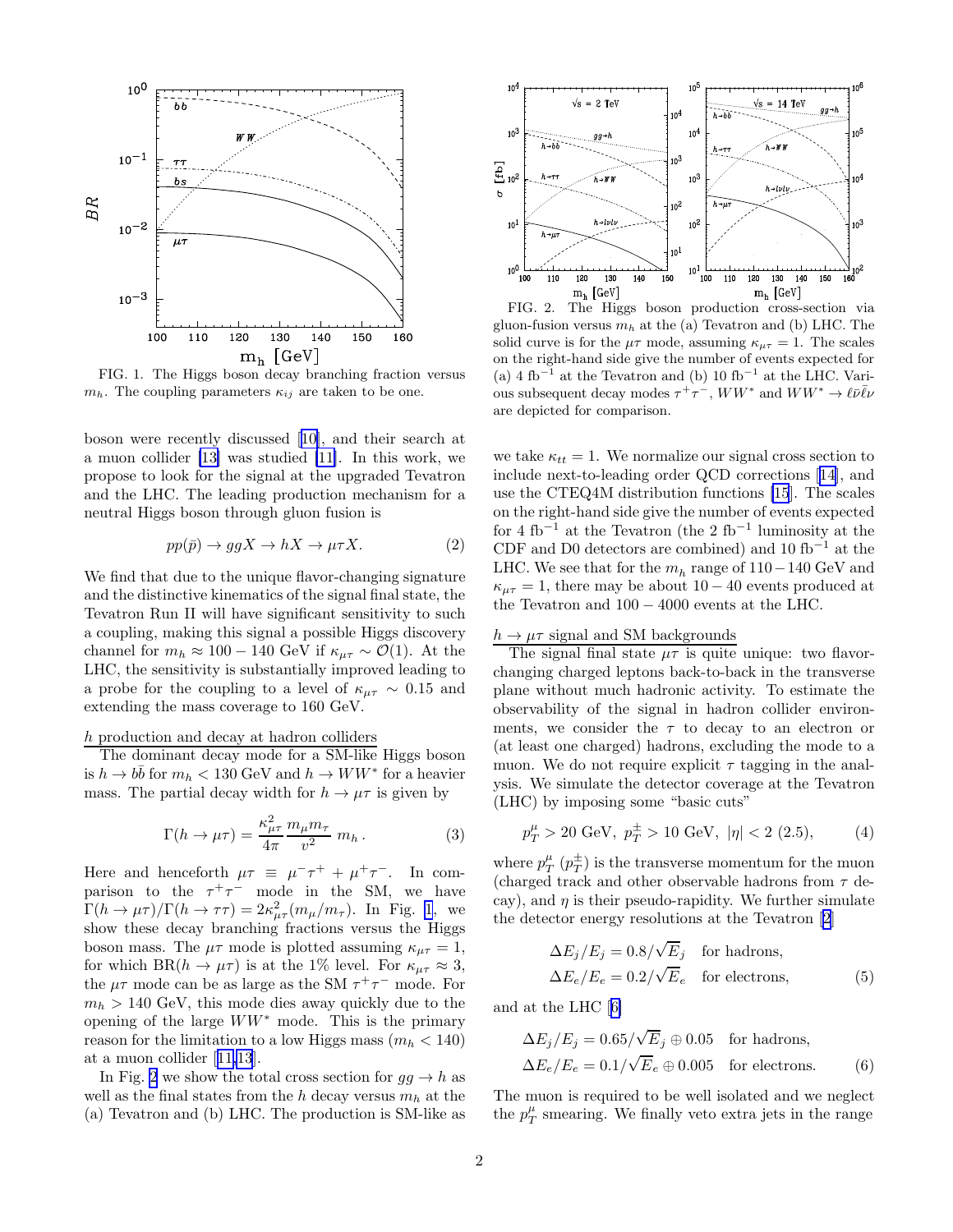$$
p_T^j > 20 \text{ GeV}, \ |\eta^j| < 3 \tag{7}
$$

<span id="page-2-0"></span>to maximally preserve the signal kinematics.

Although the lepton flavor-changing signal is quite spectacular, it is not background-free. The leading SM backgrounds include the Drell-Yan (DY) process

$$
pp(\bar{p}) \to Z(\gamma^*) \to \tau^+ \tau^- \to \mu \nu_\mu \nu_\tau \tau, \tag{8}
$$

and  $W^+W^-$  pair production  $(WW)$ 

$$
pp(\bar{p}) \to W^{+}W^{-} \to \mu \nu_{\mu} \tau \nu_{\tau}.
$$
 (9)

The background processes are calculated with the full SM matrix elements at tree level including spin correlations of gauge boson decays. QCD corrections as K-factors for the total production rates are also taken into account [[16\]](#page-3-0). With the basic cuts of Eq. [\(4](#page-1-0)), the backgrounds turn out to be very large. The results are given by the entries under "basic cuts" in Tables I and II for the Tevatron and LHC, respectively.

There are several distinctive kinematical features for the signal that we can exploit to discriminate it from the backgrounds. First, the missing neutrinos from  $\tau$ decay are collimated along the charged track since the  $\tau$ 's are ultra-relativistic. Thus, for the signal, the missing transverse momentum  $(p_T^{miss})$  is along the charged track direction and is essentially back-to-back with respect to the muon  $\phi(\mu, \pm) \approx 180^{\circ}$ . This is not the case for the WW background. Secondly, the muons in the signal are stiff  $p_T^{\mu} \sim m_h/2$  as a result of the two-body Higgs decay; while the secondary tracks and hadrons from  $\tau$  decay are softer. If we define momentum imbalance

$$
\Delta p_T = p_T^{\mu} - p_T^{\pm},\tag{10}
$$

we expect that it would be positive for the signal if the momentum measurements were perfect. This variable turns out to be very powerful in separating the DY background. We now define the "refined cuts" as

$$
\phi(\mu, \pm) > 160^{\circ}, \ \Delta p_T > 0, \ p_T^{\mu} > m_h/5.
$$
 (11)

The most important aspect for the signal observation is reconstruction of the Higgs boson mass. This is quite feasible for the signal under consideration. This can be done with the following steps: (1) define the missing transverse momentum  $p_T^{miss}$  as the imbalance from the observable particles (which is  $\Delta p_T$  in Eq. (10) for the signal case); (2) reconstruct the  $\tau$  transverse momentum  $\vec{p}_T^{\tau} = \vec{p}_T^{\pm} + \vec{p}_T^{miss}$ , and the longitudinal component  $p_z^{\tau} = p_z^{\pm} (1 + p_T^{miss}/p_T^{\pm});$  (3) form the  $\mu\tau$  invariant mass  $m_{\mu\tau}^2 = (p^{\mu} + p^{\tau})^2$ . This mass variable should be sharply peaked at  $m_h$  for the signal, broadly peaked around  $M_Z$ for the DY background, and rather smooth over a large range for the WW background. Indeed, with the proper energy smearing, we find the reconstructed Higgs mass peak within a 5 GeV range. The results are summarized

| [fb]<br>$\sigma$                  | $m_h$ [GeV]      |                  |                     |                   |                   |  |  |  |
|-----------------------------------|------------------|------------------|---------------------|-------------------|-------------------|--|--|--|
|                                   | 100              | 110              | 120                 | 130               | 140               |  |  |  |
| basic cuts                        |                  |                  |                     |                   |                   |  |  |  |
| signal                            | 6.5              | 5.0              | 3.6                 | 2.3               | $1.3\,$           |  |  |  |
| DY                                |                  |                  | $1.4 \times 10^{4}$ |                   |                   |  |  |  |
| <b>WW</b>                         |                  |                  | 380                 |                   |                   |  |  |  |
| refined cuts                      |                  |                  |                     |                   |                   |  |  |  |
| signal                            | 5.5              | 4.2              | 3.0                 | 1.9               | 1.0               |  |  |  |
| $DY$ $[pb]$                       | 7.6              | 6.6              | 5.6                 | 4.7               | 3.8               |  |  |  |
| WW                                | 60               | 59               | 58                  | 57                | 55                |  |  |  |
| S/B                               | $\frac{5.4}{25}$ | $\frac{4.1}{14}$ | $\frac{2.9}{9.0}$   | $\frac{1.9}{6.4}$ | $\frac{1.0}{4.9}$ |  |  |  |
| $\sqrt{B}$ (20 fb <sup>-1</sup> ) | 4.9              | 4.9              | 4.5                 | 3.4               | 2.0               |  |  |  |

TABLE I. Signal  $h \to \mu\tau$  and SM background cross sections at the 2 TeV Tevatron for  $m_h = 100 - 140$  GeV and  $\kappa_{\mu\tau} = 1$  after different stages of kinematical cuts. The signal statistical significance  $S/\sqrt{B}$  is presented for 20 fb<sup>-1</sup>.

| [fb]<br>$\sigma$                    | $m_h$ [GeV]         |                  |                  |                 |                 |                 |                |  |  |  |
|-------------------------------------|---------------------|------------------|------------------|-----------------|-----------------|-----------------|----------------|--|--|--|
|                                     | 100                 | 110              | 120              | 130             | 140             | 150             | 160            |  |  |  |
| basic cuts                          |                     |                  |                  |                 |                 |                 |                |  |  |  |
| signal                              | 230                 | 200              | 160              | 120             | 69              | 32              | 6.6            |  |  |  |
| DY                                  | $8.9 \times 10^{4}$ |                  |                  |                 |                 |                 |                |  |  |  |
| <b>WW</b>                           | 4000                |                  |                  |                 |                 |                 |                |  |  |  |
| refined cuts                        |                     |                  |                  |                 |                 |                 |                |  |  |  |
| signal                              | 200                 | 170              | 130              | 94              | 56              | 26              | 5.3            |  |  |  |
| $DY$ $[pb]$                         | 48                  | 42               | 36               | 30              | 24              | 19              | 14             |  |  |  |
| <b>WW</b>                           | 700                 | 700              | 690              | 680             | 670             | 650             | 630            |  |  |  |
| S/B                                 | $\frac{190}{160}$   | $\frac{160}{91}$ | $\frac{130}{63}$ | $\frac{91}{47}$ | $\frac{54}{37}$ | $\frac{25}{30}$ | $rac{5.1}{25}$ |  |  |  |
| $S/\sqrt{B}$ (10 fb <sup>-1</sup> ) | 47                  | 54               | 52               | 42              | 28              | 15              | $3.2\,$        |  |  |  |

TABLE II. Signal  $h \to \mu\tau$  and SM background cross sections at the 14 TeV LHC for  $m_h = 100-160$  GeV and  $\kappa_{\mu\tau} = 1$ after different stages of kinematical cuts. The signal statistical significance  $S/\sqrt{B}$  is presented for 10 fb<sup>-1</sup>.

in Tables I and II for the Tevatron and LHC, respectively. The entries under "refined cuts" give the cross sections including the cuts of Eq. (11). The signal-to-background ratio  $S/B$  within a 5 GeV window for  $m_{\mu\tau}$  is shown next. The last rows illustrate the statistical significance  $S/\sqrt{B}$ for the Tevatron with 20  $fb^{-1}$  (CDF and D0 combined) and for the LHC with 10  $fb^{-1}$ .

## Discussion and conclusion

So far, for our signal discussion, we have chosen the coupling parameter as  $\kappa_{\mu\tau} = 1$  for illustration. From a model-building point of view, it is natural for  $\kappa_{\mu\tau}$  to be of order unity, while the upper bound from low energy constraint is about 10. Generically, the cross section scales like  $\kappa^2_{\mu\tau}$ . We explored to what value of this coupling the signal would yield a  $3\sigma$  evidence statistically near the Higgs mass peak. Figure [3](#page-3-0) shows  $\kappa_{\mu\tau}$  versus  $m_h$  at the (a) Tevatron and (b) LHC for several luminosities. We see that at Run IIa where a luminosity of 4 fb<sup>-1</sup> is expected combining CDF and D0 data,  $\kappa_{\mu\tau} \sim 1.2 - 1.8$  can be reached for  $m_h \lesssim 140 \text{ GeV}$ . With a higher luminos-